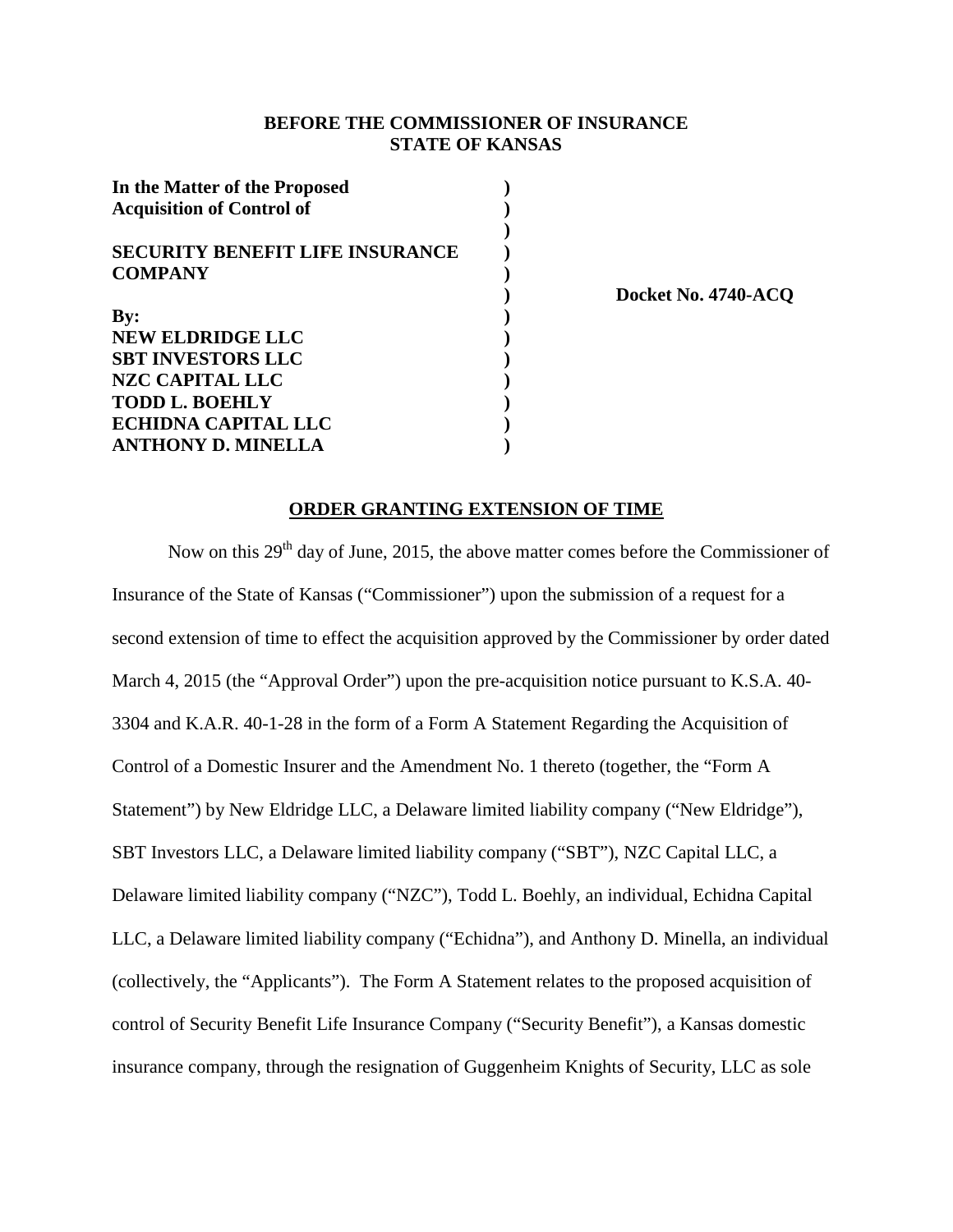manager of Guggenheim SBC Holdings LLC ("GSBCH") and, through a series of transactions, the ultimate replacement of Guggenheim Knights of Security, LLC by New Eldridge (the "Acquisition") as the sole manager of GSBCH (which will be renamed Eldridge SBC Holdings LLC after the Acquisition). Security Benefit is a direct, wholly-owned subsidiary of Security Benefit Corporation, which is a direct, wholly-owned subsidiary of GSBCH.

The Applicants are represented by Cynthia R. Shoss, Sutherland Asbill & Brennan LLP and Justin L. Ochs, Wilmer Cutler Pickering Hale and Dorr LLP. Security Benefit is represented by John Guyot, General Counsel of Security Benefit. The Kansas Insurance Department ("KID") is represented by its Interim General Counsel, Diane Minear, and its Director of Financial Surveillance, Kenneth G. Abitz. Also appearing for the KID is Husch Blackwell LLP.

Pursuant to the authority granted to the Commissioner pursuant to K.S.A. 40-3301 and 40-3304(d)(1) and in accordance with the Kansas Administrative Procedures Act, K.S.A. 77-501, *et seq.*, the Commissioner hereby asserts the following findings of fact and orders:

# **FINDINGS OF FACT**

1. The Approval Order is conditioned on the Acquisition being effected within sixty (60) days of March 4, 2015, the date of the Approval Order.

2. The Applicants have requested a second extension of the time from the first extension of April 30, 2015, to effect the Acquisition for an additional sixty (60) days to allow additional time for the Applicants to receive certain regulatory approvals necessary to effect the Acquisition.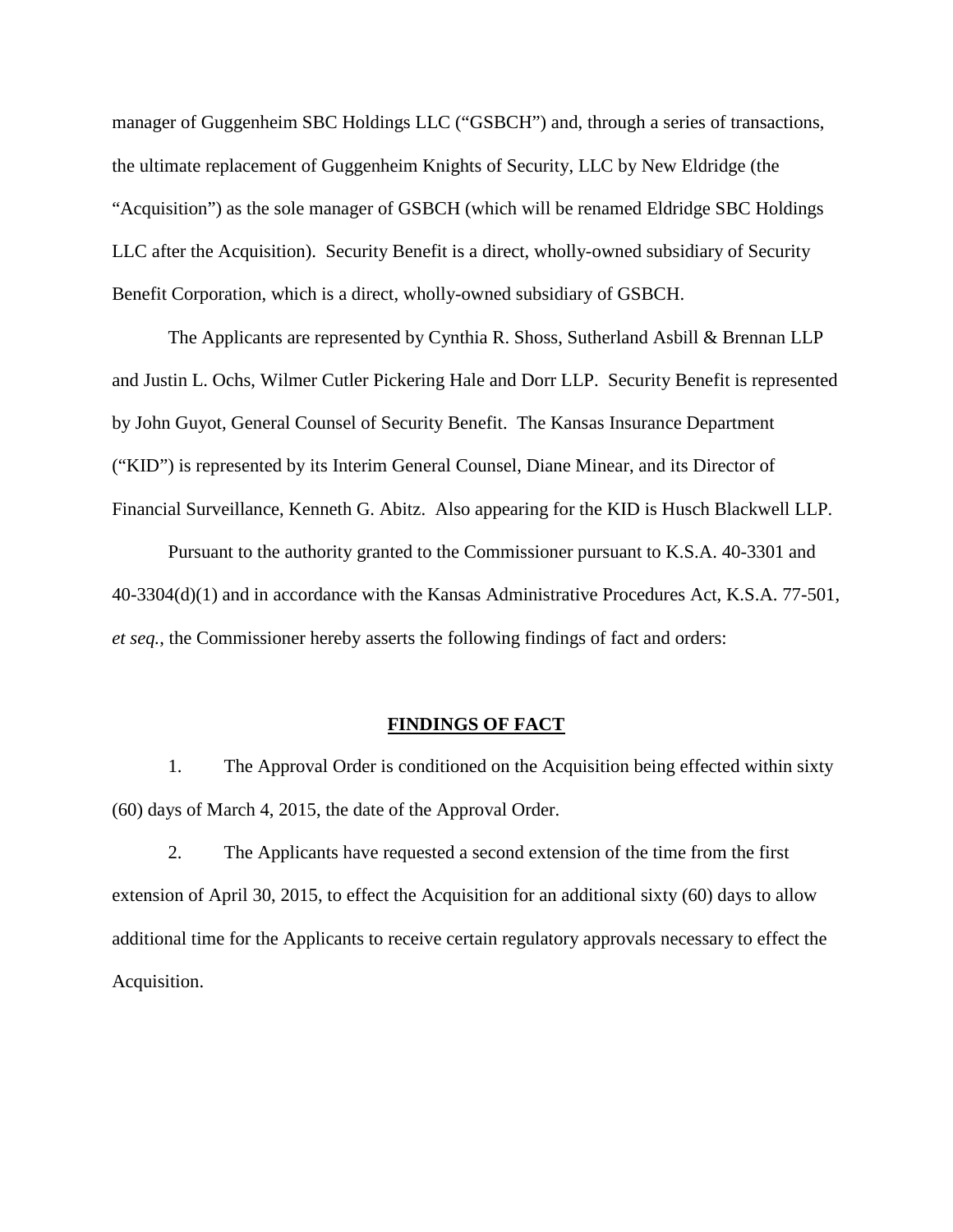3. Pursuant to the Approval Order, the Commissioner retained jurisdiction over the subject matter of this proceeding and over the parties for the purpose of entering such further order or orders as may be deemed proper.

4. The requested extension is reasonable in basis and length.

## **IT IS THEREFORE ORDERED BY THE COMMISSIONER OF INSURANCE THAT:**

1. The sixty (60) day time period set forth in the Approval Order for the Acquisition to be effected is hereby extended for an additional sixty (60) days.

2. The Commissioner of Insurance retains jurisdiction over the subject matter of this proceeding and over the parties for the purpose of entering such further order or orders as may be deemed proper.

#### **NOTICE OF RIGHTS**

This Order Granting Extension of Time is effective upon service. Pursuant to K.S.A. 77-529, Applicants may petition the Commissioner for reconsideration of this Order Granting Extension of Time within fifteen (15) days after service. A petition for reconsideration must state the specific grounds upon which relief is requested. Additionally, a party to this agency proceeding may seek judicial review of this Order Granting Extension of Time by filing a petition in the District Court, pursuant to K.S.A. 77-601, *et seq*. Reconsideration of this Order Granting Extension of Time is not a prerequisite for judicial review. A petition for judicial review is not timely unless filed within thirty (30) days following the service of this Order Granting Extension of Time, unless Applicants petition the Commissioner for reconsideration, in which case a petition for judicial review is not timely unless filed within thirty (30) days following service of an order rendered upon reconsideration, or an order denying the request for reconsideration. In the event Applicants file a petition for judicial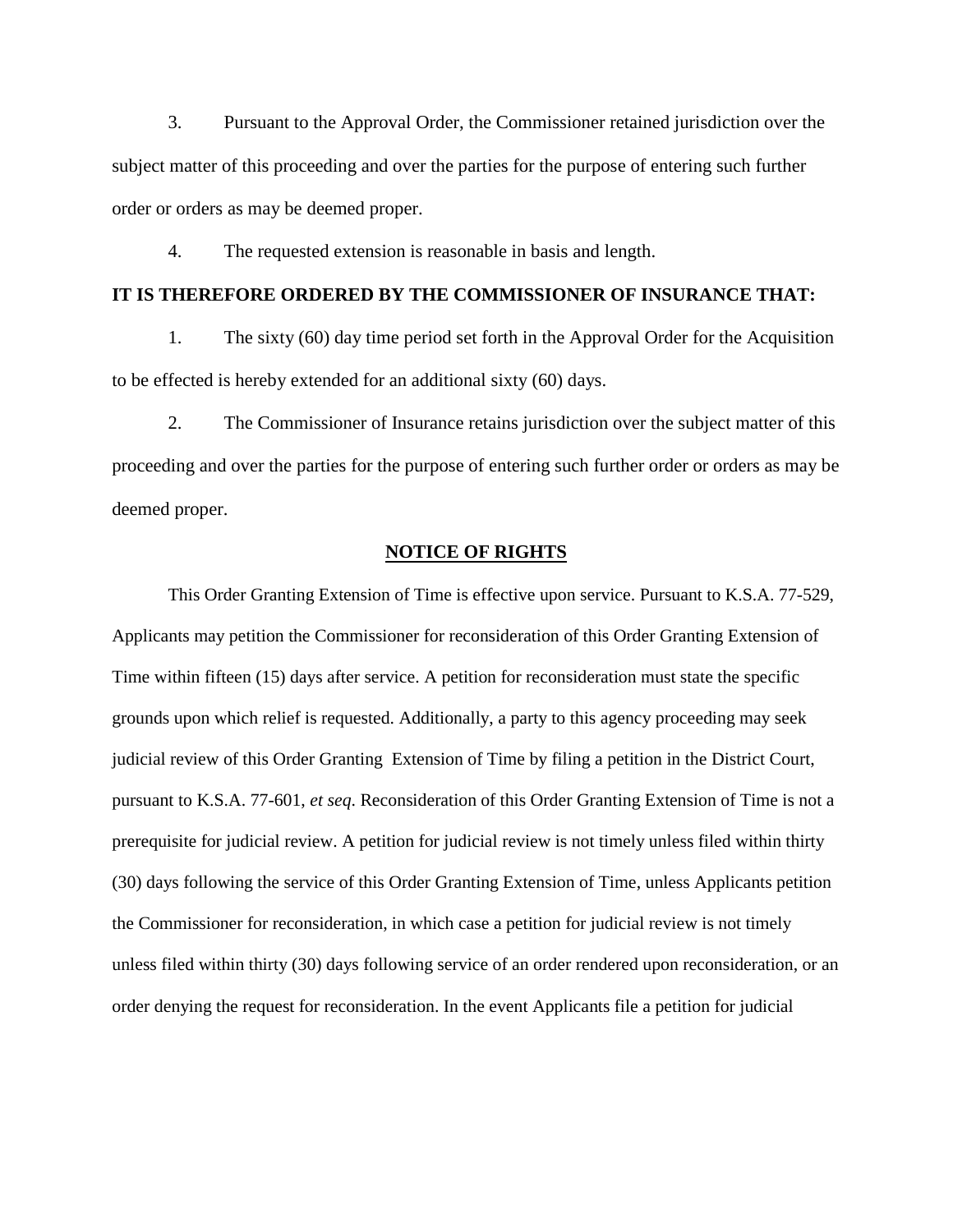review, the agency officer to be served on behalf of the Department is:

Diane Minear, General Counsel Kansas Insurance Department 420 S.W. 9th Street Topeka, Kansas 66612.

### **IT IS SO ORDERED THIS 29th DAY OF JUNE, 2015, IN THE CITY OF TOPEKA, COUNTY OF SHAWNEE, STATE OF KANSAS.**

 $\angle$ s/ Ken Selzer $\angle$ 

Ken Selzer, CPA Commissioner of Insurance BY:

 $\angle$ s/ Diane Minear $\angle$ 

Diane Minear

General Counsel